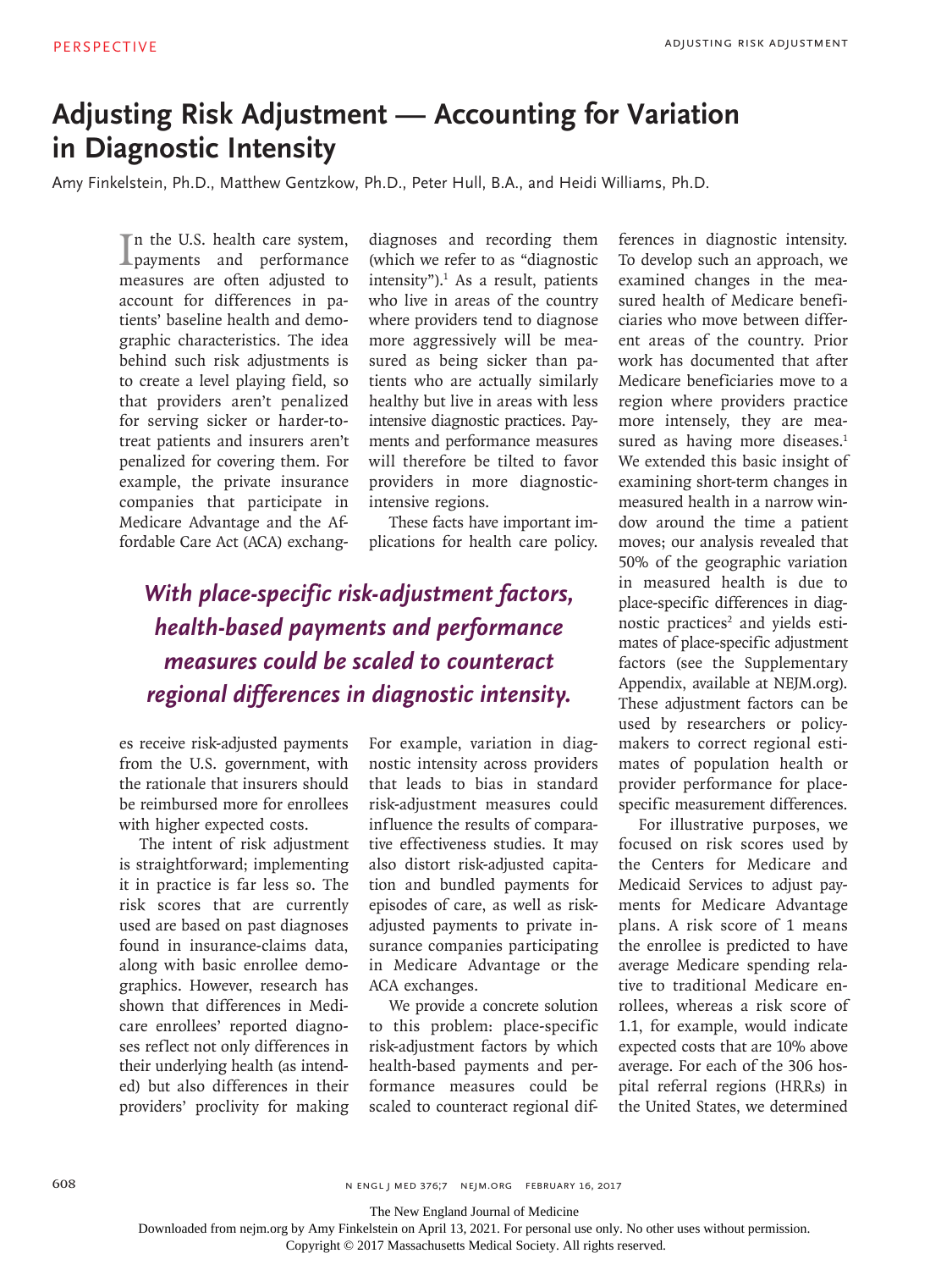the average risk score of traditional Medicare enrollees in that region, our estimated adjustment factor for that region, and the adjusted average risk score (see the Supplementary Appendix for a table listing these results for each region, which is also available as an Excel file).

The graph shows the unadjusted average risk score and the adjusted risk score — which accounts for variation in diagnostic practices — for each HRR. The dashed line is a reference for the case in which our adjustment had no effect. The solid line is a linear regression line, showing the relationship between adjusted and unadjusted scores in practice.

We found that actual patient health (the y axis) varies less across HRRs than one would assume on the basis of measured patient health (the x axis). Our analysis suggests that regions



**Average Risk Scores for Traditional Medicare Patients by Hospital Referral Region.** Each point represents a hospital referral region. The dashed line represents equal adjusted and unadjusted average risk scores. The solid regression line reflects the

with enrollees whose actual health is worse tend to be regions where clinicians engage in more intensive diagnostic practices, so that measured differences in patient health are larger than the actual

differences. The largest negative adjustment (13%) was for the Miami, Florida, region, and the largest positive adjustment (10%) was for the St. Paul, Minnesota, region.



**Geographic Patterns in Risk-Score Adjustment.**

Teal areas are regions where patients are less healthy than would be expected on the basis of raw risk scores; purple areas are regions where they are more healthy than would be expected.

The New England Journal of Medicine

Downloaded from nejm.org by Amy Finkelstein on April 13, 2021. For personal use only. No other uses without permission.

Copyright © 2017 Massachusetts Medical Society. All rights reserved.